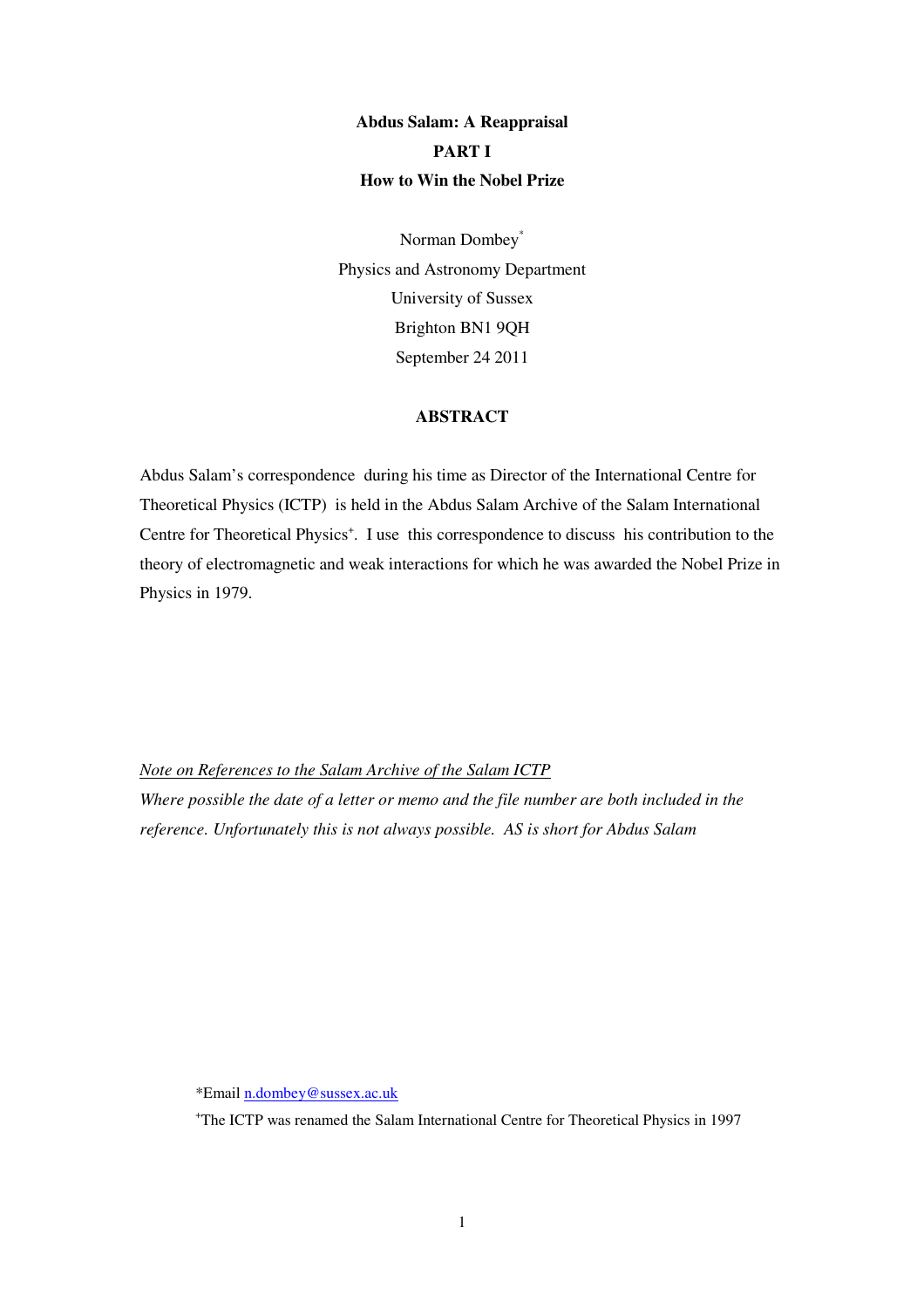On 15 October 1979 the Nobel Prize for physics was awarded to the Pakistani physicist Abdus Salam, then Director of the International Centre for Theoretical Physics (ICTP) at Trieste, together with two Harvard physicists, Steven Weinberg and Sheldon Glashow. This was the first time that a Moslem had won a Nobel Prize for Science. I knew Salam quite well from his time as Professor of Theoretical Physics at Imperial College, London, where I had spent the year 1963-64 before going to Sussex as a Lecturer. When I applied for the position I asked Salam for a reference. 'That's fine' he replied. 'You write it and I'll sign it. You know more about your work than I do'. That's how I got my first job. Salam was not bound by established convention.

The New York Times  $explained<sup>1</sup>$  that the 1979 Nobel award gave increasingly strong support to a "theory that many view as among the most momentous of this century namely that two of the basic forces in nature- -electromagnetism which turns electric motors and the 'weak' force which causes radioactive (beta-) decay in some atomic nuclei- -are facets of the same phenomenon.....The unification hypothesis was offered in 1967 by Dr Abdus Salam and Dr Steven Weinberg. ...Some aspects of it had been anticipated by Glashow in 1961". An experiment  $2$  earlier that year had shown that there was a slight difference in the number of right-handed and left-handed electrons scattered by hydrogen nuclei. The New York Times then commented  $3$  "just such a violation had been exactly predicted in the theory "propounded a decade ago by an American Steven Weinberg of Harvard University and a Pakistani, Abdus Salam of Imperial College London" .

A year before the award I had written an article<sup>4</sup> with my colleague David Bailin for the journal NATURE setting forward an alternative theory of the same phenomena. I received a letter<sup>5</sup> from Salam in response marked 'PERSONAL AND CONFIDENTIAL'. He wrote 'I am somewhat puzzled at the references'. We had referred to the Weinberg model in our paper. Clearly Salam would have preferred us to have referred to the 'Weinberg-Salam model' which was a term increasingly used at the time. He went on 'Since I may claim that we know each other rather well, I wish you had asked me to comment before on what you were proposing to write'. I responded that in his 1968 paper he had not done everything that Weinberg had done in 1967: more specifically he had not established the relationship between the masses of the W- and Z-mesons and therefore would have been unable to predict a

<sup>&</sup>lt;sup>1</sup> Walter Sullivan, The New York Times, October 16 1979

<sup>2</sup> C Prescott et al, Phys. Lett. **77B** 347 (1979)

<sup>&</sup>lt;sup>3</sup> Malcolm Browne, The New York Times, July 11 1979.

<sup>4</sup> D. Bailin and N. Dombey, NATURE **271** 20 (1978)

<sup>&</sup>lt;sup>5</sup> Letter from AS to N.Dombey, 26 January 1978 E659 Salam Archive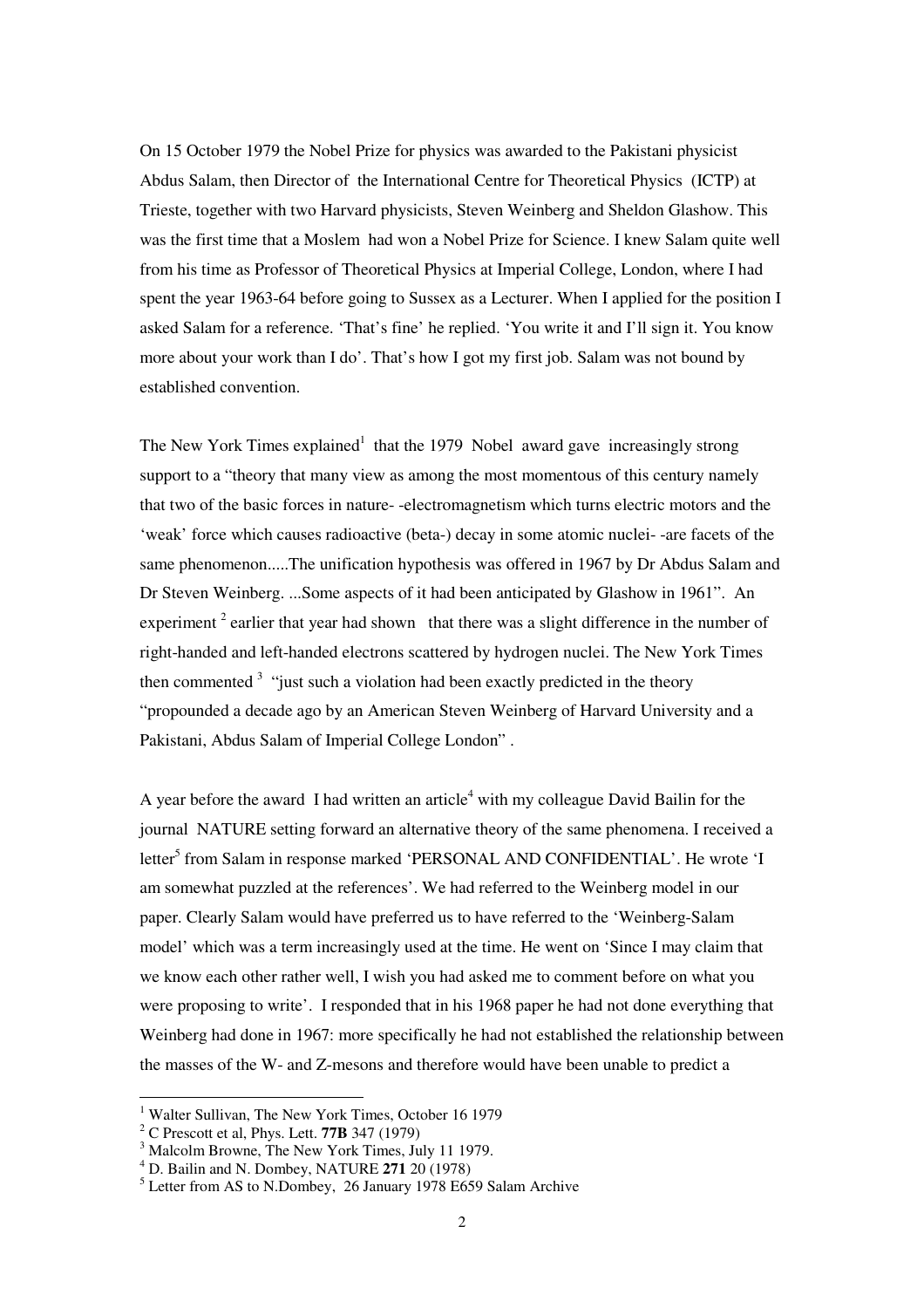"particular neutral current rate given the corresponding charged current rate"<sup>6</sup>.

So did Salam do what the New York Times (presumably based on a briefing by the Nobel Committee) had claimed that he had done; namely propose a theory in 1967 which predicted the size of the parity-violation in electron scattering off hydrogen nuclei as observed in 1979. If he didn't why was he awarded the Nobel prize? I knew all three prize winners and NATURE had asked me to write about the award of the prize in November 1979<sup>7</sup>. So I would like to explain how Salam won the prize even though he was unable to predict the result of the 1979 experiment.

Abdus Salam was born in 1926 in the Punjab, then in British India and now in Pakistan $^8$ . (He died in 1996). His family wanted him to aim for the Indian Civil Service and he won a scholarship to Government College Lahore aged 14 with the highest marks ever recorded. In 1946 he won a Punjab Government scholarship to St John's College, Cambridge, where he was assigned the well-known cosmologist Fred Hoyle as supervisor. Salam got a first in Part II of the Mathematics Tripos after two years and a first in Physics in his third year. He then began research under the supervision of Paul Matthews who had just completed his Ph. D. himself. At the time the big topic in theoretical physics was quantum electrodynamics or QED--the study of how electrons interact with photons (photons are the 'particles' or quanta of light required by quantum theory) and in particular how to remove the infinities from QED calculations through the process called renormalisation. Salam and Matthews jumped in and applied the techniques successfully applied by Richard Feynman, Julian Schwinger, Shin'ichirō Tomonaga and Freeman Dyson in QED to more general processes. For this Salam received the 1950 Smith's Prize, awarded to the Cambridge graduate student who has made the greatest progress in mathematics or theoretical physics. In 1951 he joined Matthews at the Institute of Advanced Study in Princeton whose Director was Robert Oppenheimer, the head of the wartime Manhattan Project to build an atomic bomb and where Dyson was a Fellow. Salam had arrived in the premier division of theoretical physics.

As a good patriot Salam then returned to Pakistan as Professor of Mathematics at both Punjab University and Government College. He hoped to continue his research but he found that he had little time and no encouragement from his superiors for research: for extra-curricula activities he was expected to look after the football team. Moreover he had no access to

 6 Letter from N. Dombey to AS, 3 April 1978 B233 Salam Archive

<sup>7</sup> N Dombey, NATURE **282** 131 (1979)

<sup>8</sup> Biographical details are taken from T.W.B.Kibble, Biog. Mem. RS **44** 386 1998 . See also G Fraser *Cosmic Anger Abdus Salam –The first Muslim Nobel Scientist'* Oxford 2008.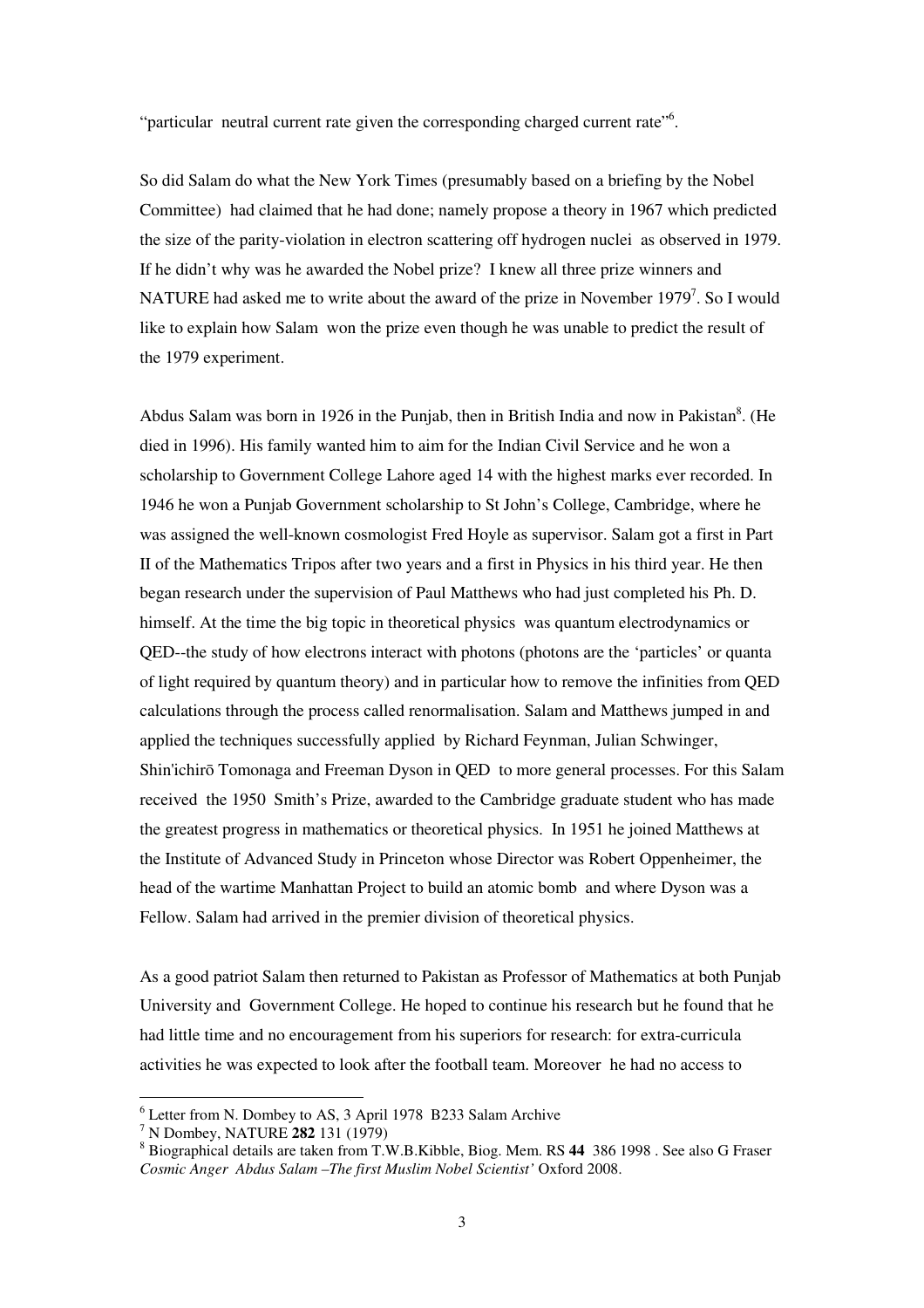physics journals. He was a member of the Ahmaddiya sect of Shia Islam which was viewed by Pakistan's orthodox Sunni population as heretical. In 1953 there were widespread anti-Ahmaddiya riots and Salam was advised he might be a target so in 1954 he returned to Cambridge as Lecturer in Theoretical Physics and Fellow of St John's College to resume his collaboration with Paul Matthews.

The mid-1950s were exciting times for physicists. The results of the theory of quantum electrodynamics were tested experimentally and agreed with the new theoretical results to better than one part in a million while new particles were being discovered almost every month. There were even hints that fundamental symmetries of nature were being violated: the Chinese American physicists T. D. Lee and C. N. Yang had suggested in January  $1957^9$ that parity could be violated in nuclear beta-decays so that the reflection of a beta-decay in a mirror would not represent a physically-allowed process. Salam then discovered<sup>10</sup> that if a particle called a neutrino which had no electric charge and was emitted together with an electron in beta-decay had precisely zero mass (and thus according to Einstein's theory of relativity must travel at the velocity of light) then the equation which describes it has a natural symmetry which violates parity so that a world in which left-handed was preferred to right-handed could be the consequence of zero mass neutrinos. Paul Matthews wrote to him from the United States 'you've really hit the jackpot this time'<sup>11</sup>. His friend and collaborator John Ward wrote 'So many congratulations and fond hopes for at least one-third of a Nobel prize'<sup>12</sup>. One-third because the prize would presumably be shared with Lee and Yang.

Unfortunately for Salam the Nobel Committee didn't agree. After experimental confirmation<sup>13</sup> in 1957 that parity was violated and that neutrinos emitted in beta-decays rotated preferentially anti-clockwise (that is were left-handed) the 1957 Nobel prize was awarded to Lee and Yang not Salam. Salam continued to hope that future Nobel Committees would take a more positive view of his work.

By the mid-1950s the UK was recovering from the effects of the Second World War--it was the time of Harold Macmillan's 'you've never had it so good' and Patrick Blackett, Physics Nobel laureate and scientific advisor to successive governments was head of the Physics department at Imperial College London. He had had a good war in Operational Research, had excellent contacts with UK funding agencies and wished to build up a physics department

 9 TD Lee and C N Yang, Phys Rev **105** 1671 (1957)

<sup>10</sup> A Salam, Nuovo. Cim. **5** 299 (1957)

<sup>&</sup>lt;sup>11</sup> P T Matthews, undated letter to AS early 1957, Salam Archive

<sup>&</sup>lt;sup>12</sup> J C Ward, Letter to AS Feb 11 1957, Salam Archive

<sup>&</sup>lt;sup>13</sup> C S Wu et al, Phys. Rev. 105, 1413 (1957)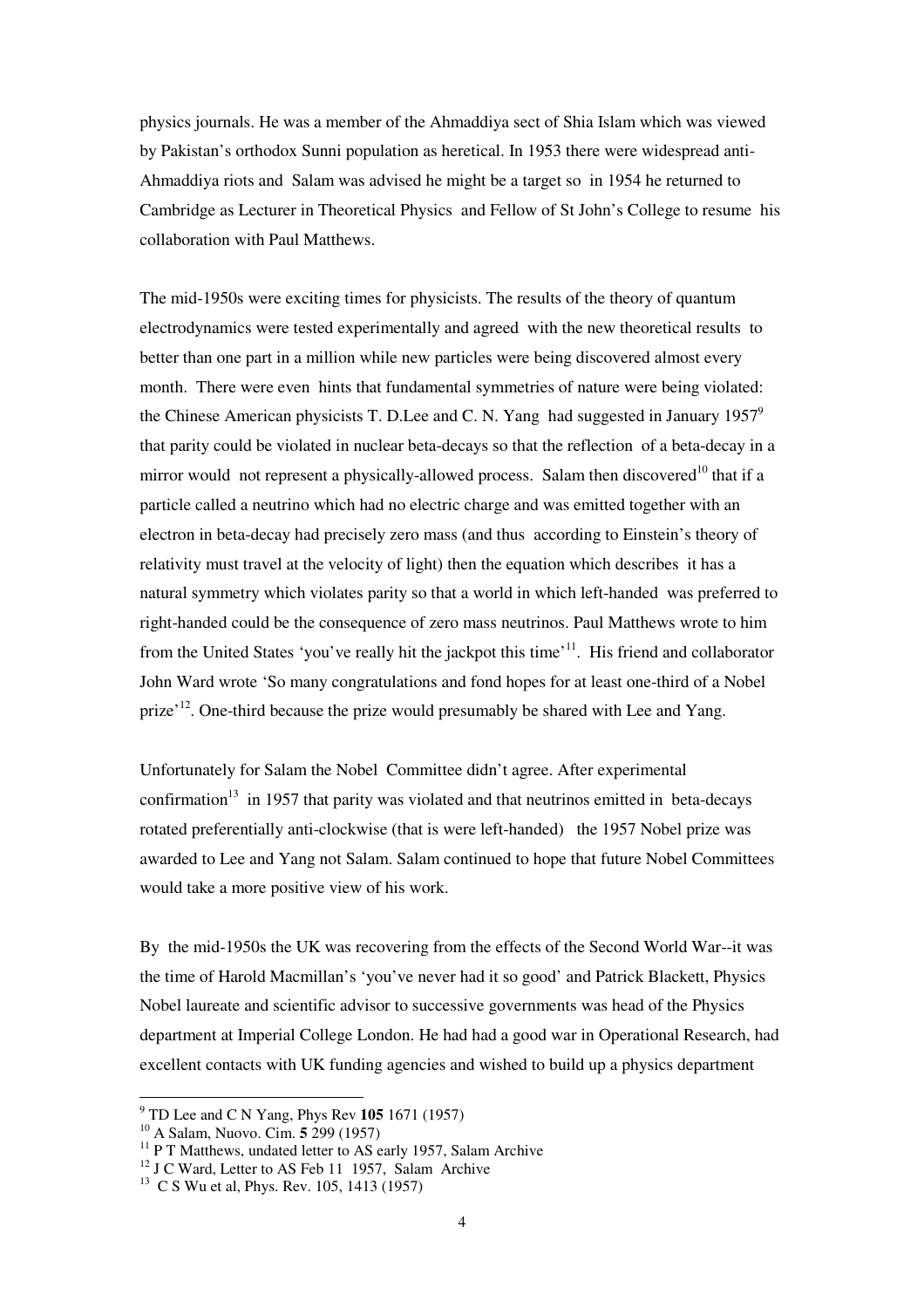equal to its rivals at MIT, Harvard and Princeton. He needed to appoint a young theoretical physicist who was in contact with the latest results on QED as professor to head the theory group. Having taken soundings from Hans Bethe, the leader of the theoretical physics group in the Manhattan Project, Blackett approached Salam who agreed to move to London provided that Matthews came with him. Salam came in January 1957 at the age of 31 and was elected a Fellow of the Royal Society two years later. He was then the youngest Fellow and the first Asian to hold a chair in a science faculty in the UK.

While Salam was at the Institute in Princeton in 1951, Zafrullah Khan, the Foreign Minister of Pakistan and a fellow Ahmadi whom Salam had previously met en route to Cambridge in 1946 visited him on his way to the UN General Assembly. They toured New England together and then Khan showed Salam round the UN in New York. So in 1955 at the first UN Conference on Peaceful Uses of Atomic Energy in Geneva, Salam found himself appointed as a scientific secretary to the conference. With backers like Zafrullah Khan, Blackett, Bethe and Oppenheimer, Salam had qualified for the premier league in international scientific politics as well as theoretical physics.

The main job of the conference was to discuss the setting up a new UN Agency which would safeguard fissionable material worldwide so states could benefit from nuclear power without leading to nuclear weapon proliferation. President Eisenhower had offered small reactors to developing countries in December 1954 as part of his Atoms for Peace programme. Following the 1955 conference, 81 nations unanimously approved the statute of a new International Atomic Energy Agency (IAEA) in October 1956. A second UN conference on Peaceful Uses of Atomic Energy was held in Geneva in 1958 devoted to civil nuclear power and in particular to the possibilities of using thermonuclear fusion to produce electricity.

Salam was a novice in all this. His education encompassed neither nuclear reactor theory nor International Relations. But he learned fast. He noticed in particular the leading role played by Swedes in UN business. Although the Indian physicist Homi Bhabha presided at the 1955 meeting, the Swedish nuclear physicist Sigvard Eklund was elected the Secretary General of the 1958 meeting while Dag Hammarskjold was the Secretary General of the UN itself. And a fellow scientific secretary at the 1955 conference was Ivar Waller, the veteran Swedish theoretical physicist who had made fundamental contributions to the understanding of crystal lattices and to the importance of negative energy states in the Dirac equation . Wallar and Salam became good friends as did Eklund and Salam. Eklund became the Director of the IAEA in 1961. Salam later wrote 'from that date [1958] started a most cherished personal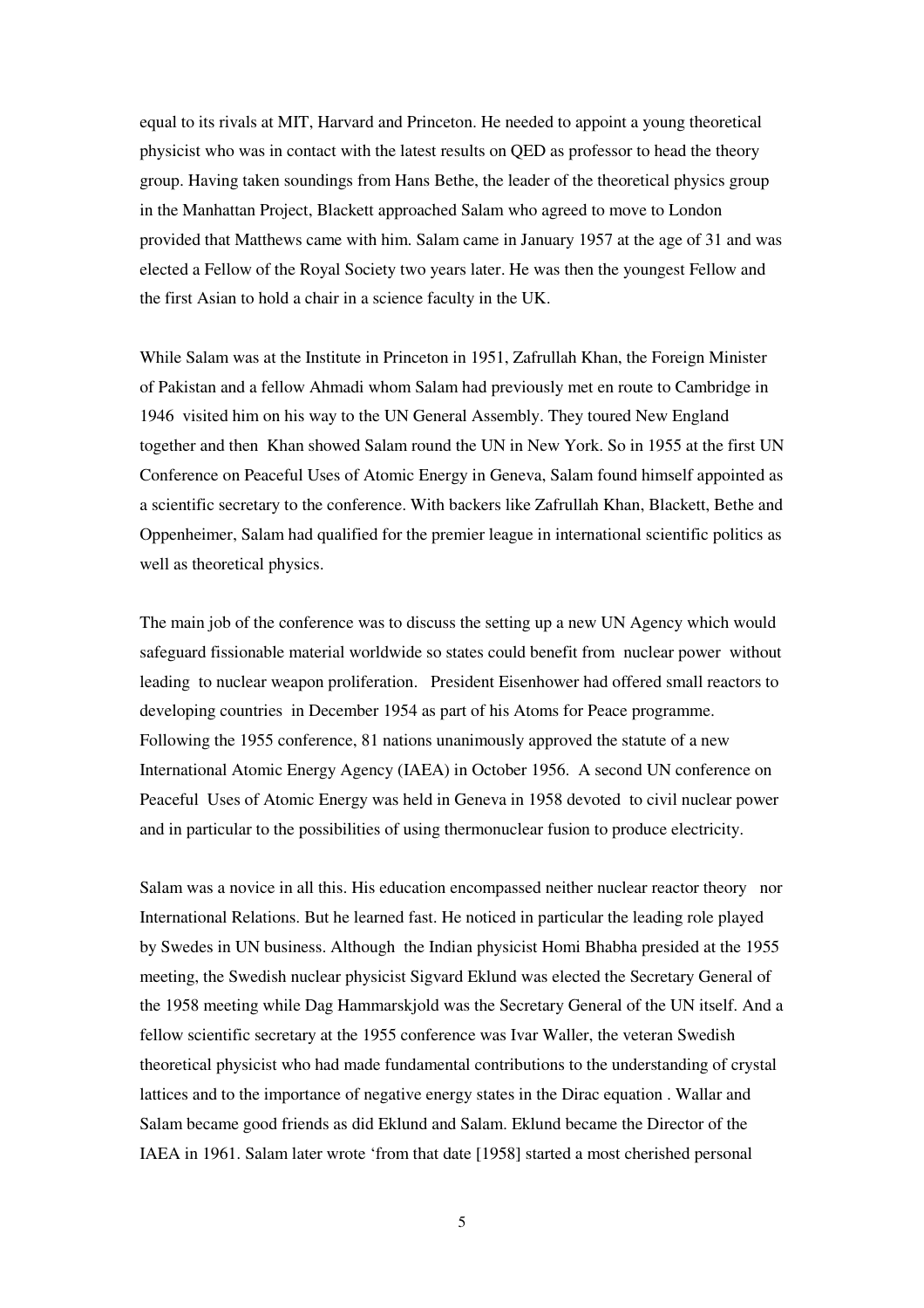friendship and one that transformed my life<sup>14</sup>. Eklund was a nuclear physicist who worked on reactors and had been employed by the Nobel Institute in Stockholm for 8 years before moving on to a career in academia, government and industry. He knew everyone in the Swedish scientific and political establishment. Salam didn't remain a novice for very long and learned quickly about the scientific hierarchy in Sweden.

He had been forced to leave Pakistan for the UK in order to pursue his career in theoretical physics and wondered whether scientists from third world countries could be helped to continue their research fruitfully in their home country without having to move to developed countries. Salam conceived the idea of a centre of excellence to which scientists from the Third World could come on a regular basis for visits of a few weeks or months, to keep in touch with research at the frontier of their subject, but still remain for most of the year working in their own countries. Provided the subject matter was theoretical so expensive laboratory equipment wasn't required, provision of such a centre should not require expenditure of more than a few hundred thousand dollars to start up and a similar amount in running costs. These were tiny sums compared with the budgets for research of states like the US, UK and Soviet Union.

Salam was a devout Moslem throughout his life. He believed that miracles are possible but must be helped to happen. He considered that his journey from a small town in the Punjab to Cambridge illustrated this. A sum of 150,000 rupees had been collected by the governing Muslim Union in the Punjab to support the allied war effort. When the war ended the cash for no particular reason was assigned for a scholarship for poor farmer's sons to study abroad. Salam's uncle had just bequeathed a piece of land to Salam's father so Salam turned out to be eligible for the scholarship. Then St John's College Cambridge was expecting an Indian student who was unable to travel. Salam's hard work had translated into an outstanding academic record and this secured him the scholarship so that he could be admitted immediately for admission in October 1946. The scholarship wasn't renewed: Salam was the sole recipient. Thus Salam found himself at St John's College where Britain's pre-eminent theoretical physicist and Nobel laureate Paul Dirac was a Fellow: this sequence of events did indeed seem a miracle, albeit helped by his hard work.

In 1958 General Ayub Khan seized power in a coup.. He asked Salam to help establish the Pakistan Atomic Energy Commission and in 1961 appointed him Chief Scientific Advisor. Salam was also appointed as Pakistan's representative to the General Conference of the

<sup>&</sup>lt;sup>14</sup> A Salam, *Ideals and Realities* (Ed. Z Hassan and C H Lai) World Scientific Singapore 1984 p.52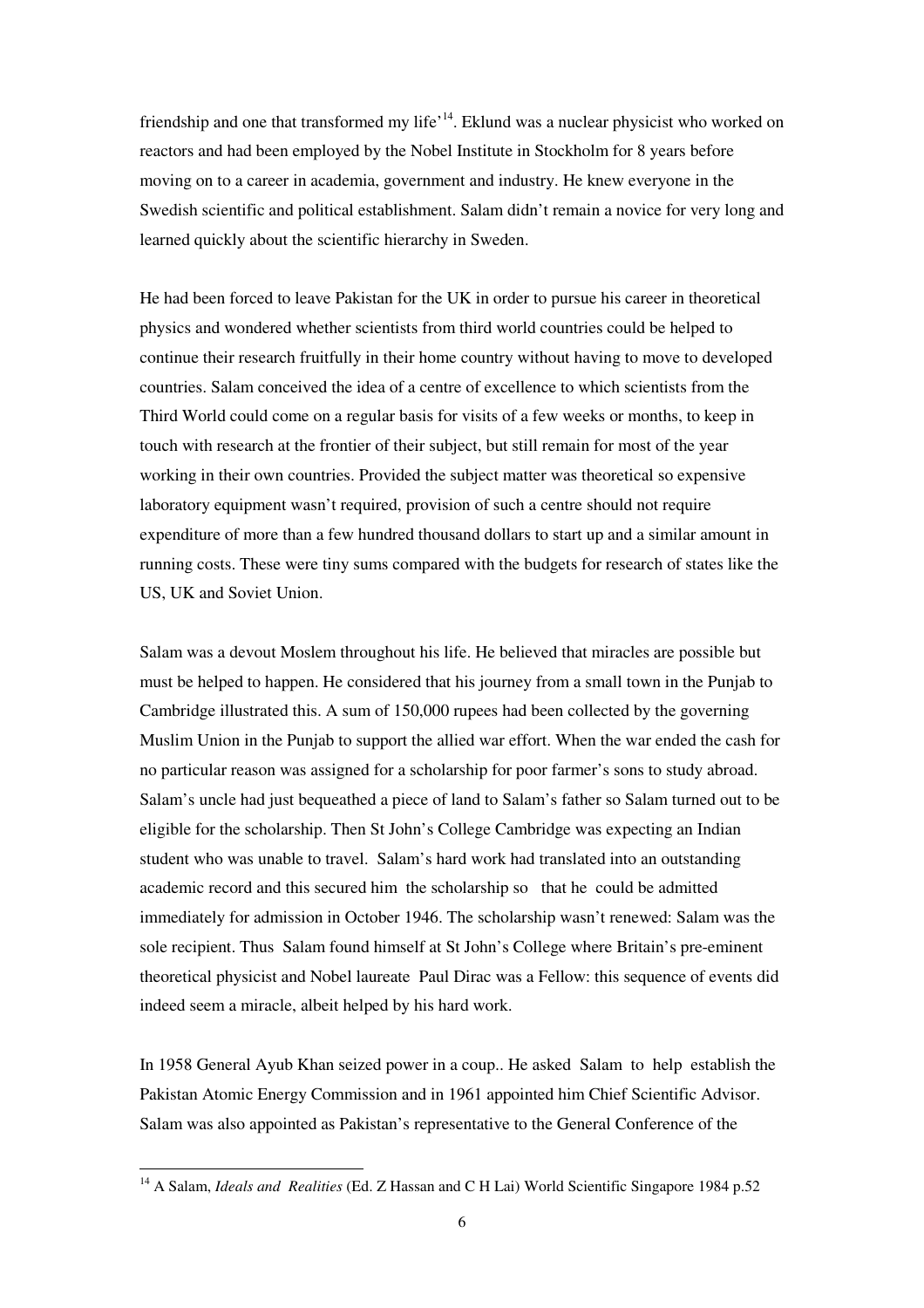IAEA. Salam's old friend from his student days at Government College, nuclear engineer Munir Ahmad Khan, had recently been appointed to a senior staff position at the IAEA in Vienna and after taking advice from him Salam tabled a resolution at the General Conference that the IAEA should set up a study group to consider the establishment of an international centre for theoretical physics which would cater for the needs of physicists from developing countries. It was difficult for anyone to disagree with a study group so the resolution was passed: Salam and three close colleagues then went to work to write a proposal. Paolo Budinich, a physicist from Trieste, heard about this while in Rome and suggested that the Italian government recommend Trieste as a site for the proposed institute: Trieste at the time was just recovering from being under military occupation—allied forces had only left in 1955 –and both the Italian government and most of its inhabitants were desperate to cement Trieste's ties with Italy rather than with Yugoslavia and to obtain international recognition that Trieste was now Italian. An international centre sponsored by a UN agency with Soviet agreement was just the job. Italy offered both a site and cosponsorship of the Centre with the IAEA. Although there was substantial opposition from developed countries and even IAEA's own Scientific Advisory Committee, Eklund and Munir Khan helped Salam prevail and the ICTP opened in 1964 with Salam as Director and Budinich as his deputy. UNESCO joined ICTP's sponsors shortly afterwards

Spurred by Ward's and Matthews' letters, Salam now could turn his attention to his prime goal. On the wall of his office in Trieste he put the Persian prayer 'O Lord, work a miracle!' And he set to work hard to make it happen using ICTP's resources: the miracle he wished for was the Nobel Prize in Physics. Dirac retired to Florida State University and received a standing invitation to visit ICTP with expenses paid<sup>15</sup>; Waller visited every summer on a similar basis<sup>16</sup>. Waller was on the Nobel Committee from 1945 until 1972. In summer 1972 Salam convened a Conference on the history and foundations of quantum mechanics at ICTP together with a conference banquet in honour of Dirac's  $70<sup>th</sup>$  birthday. This was unrelated to the needs of developing countries but allowed Salam to fraternise with important physics dignitaries: past Nobel prize winners Dirac, Heisenberg, Wigner and Bethe all attended together with other leading theoretical theoretical physicists such as Casimir from Holland and Peierls from Oxford.

Salam's own research in elementary particle theory naturally became the focus of the work at the Centre in its early days although it had almost nothing to do with IAEA's mission of

<sup>&</sup>lt;sup>15</sup> See for example, AS to P Dirac, 14 February 1979, Salam Archive

<sup>16</sup> S Lundqvist, *Thirty Years of Condensed Matter Physics* in *Tribute to Abdus Salam* (Ed. A M Hamende), Abdus Salam International Centre for Theoretical Physics 1997, p.59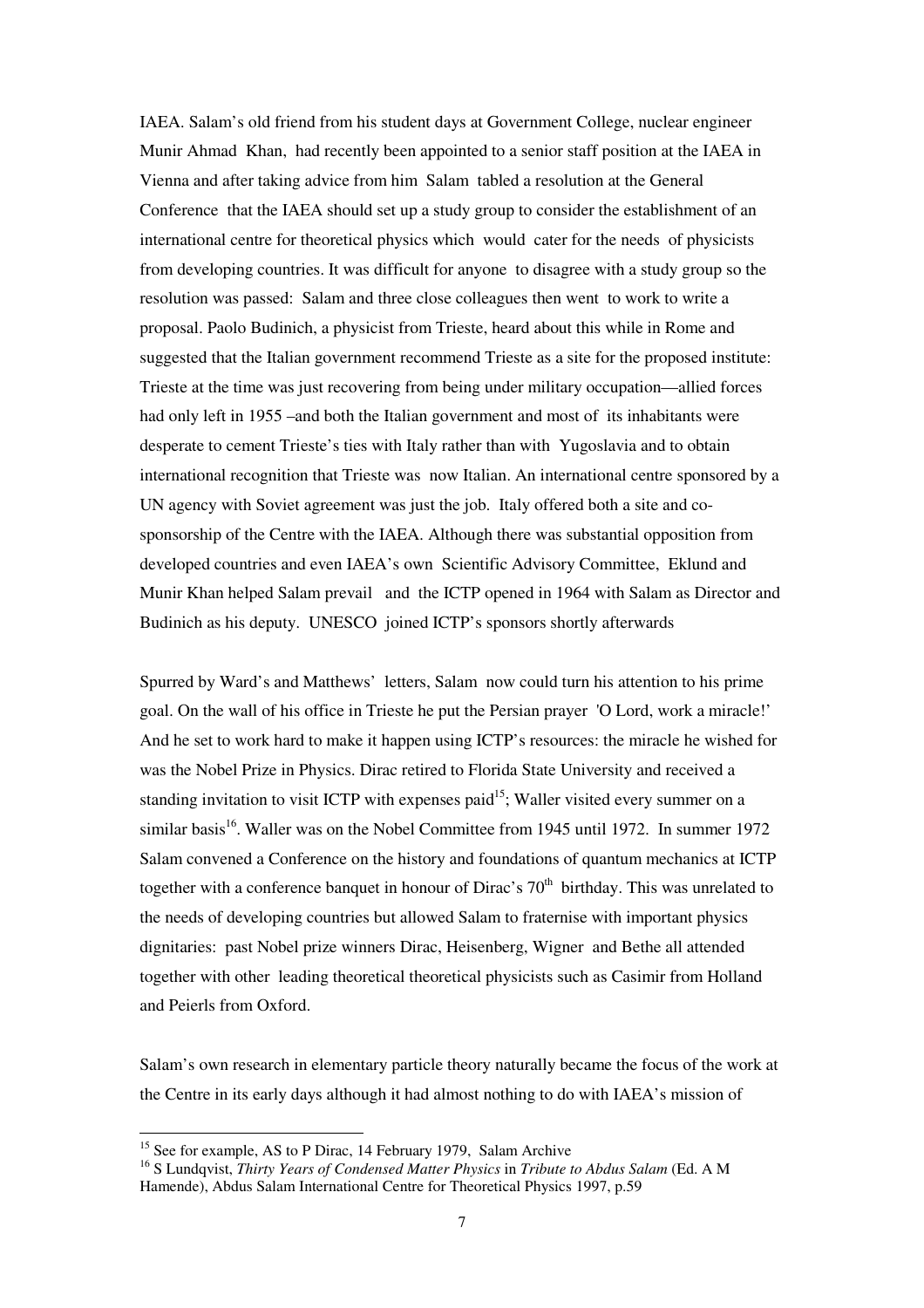enlarging the contribution of atomic energy to the world. Moreover a centre of theoretical physics devoted to the needs of developing countries could be expected to concentrate on areas such as solid state physics, which deals with the semi- conductors used in electronic devices, rather than with particle physics which is of no direct use for anything. And yet every time I went to visit ICTP in its first ten years of operation it seemed to me to be just the particle theory group at Imperial transposed 600 miles east to the seaside and warmth. Following advice from Salam's Scientific Council that the programme at ICTP was unbalanced and needed to be diversified away from particle physics, Salam asked his old Cambridge friend John Ziman to start off a condensed matter programme in 1967. This was successful and by 1970 Salam needed to find a Director of the programme who would run an annual three-month course every summer, together with an extended course every second year. Salam consulted Ziman and Waller and chose Stig Lundqvist of Chalmers University of Technology in Gothenburg, a former student of Waller. According to a Scandinavian physicist who has known members of the Nobel Committee for many years "He [Salam] must have realized in the 60's that the Nobel Committee would need a modern condensed matter person and since Lundqvist was Waller's student he put his money on him….. I remember seeing Abdus several times here... [before 1971] and that he flirted with Stig Lundqvist then." $17$ 

Salam's bet came off: Lundqvist became a member of the Nobel Committee in 1973 and stayed for twelve years. Moreover according to Lundqvist at Salam's memorial conference 'I had very close contact with Abdus Salam. We discussed the scientific programme and above all the interesting new physics he was doing. The possibility of a Nobel prize was coming close and as I was a member of the Nobel Committee, these discussions became very complex"<sup>18</sup>. I bet they did. But not complex enough for hard questions about who did what. Lundqvist after all was not a particle physicist and he would have fallen, like the New York Times, for the story of the success of the Weinberg-Salam model.

So what is the real story of the Weinberg-Salam model? Glashow<sup>19</sup> wrote a paper in 1961 which incorporated the electromagnetic current with the charged weak current observed in nuclear beta-decay in the same theory. [In beta-decay the neutrino is always accompanied by a charged electron or positron to constitute a charged current]. In so doing Glashow predicted that neutrinos and electrons could scatter off other particles without exchange of charge through a neutral weak current. The form of the neutral weak current was given by the

<sup>&</sup>lt;sup>17</sup> Email to N Dombey, 18 April 2011

 $18$  S Lundqvist ibid p. 60

<sup>19</sup> S L Glashow, Nucl. Phys**. 22** 579 (1961)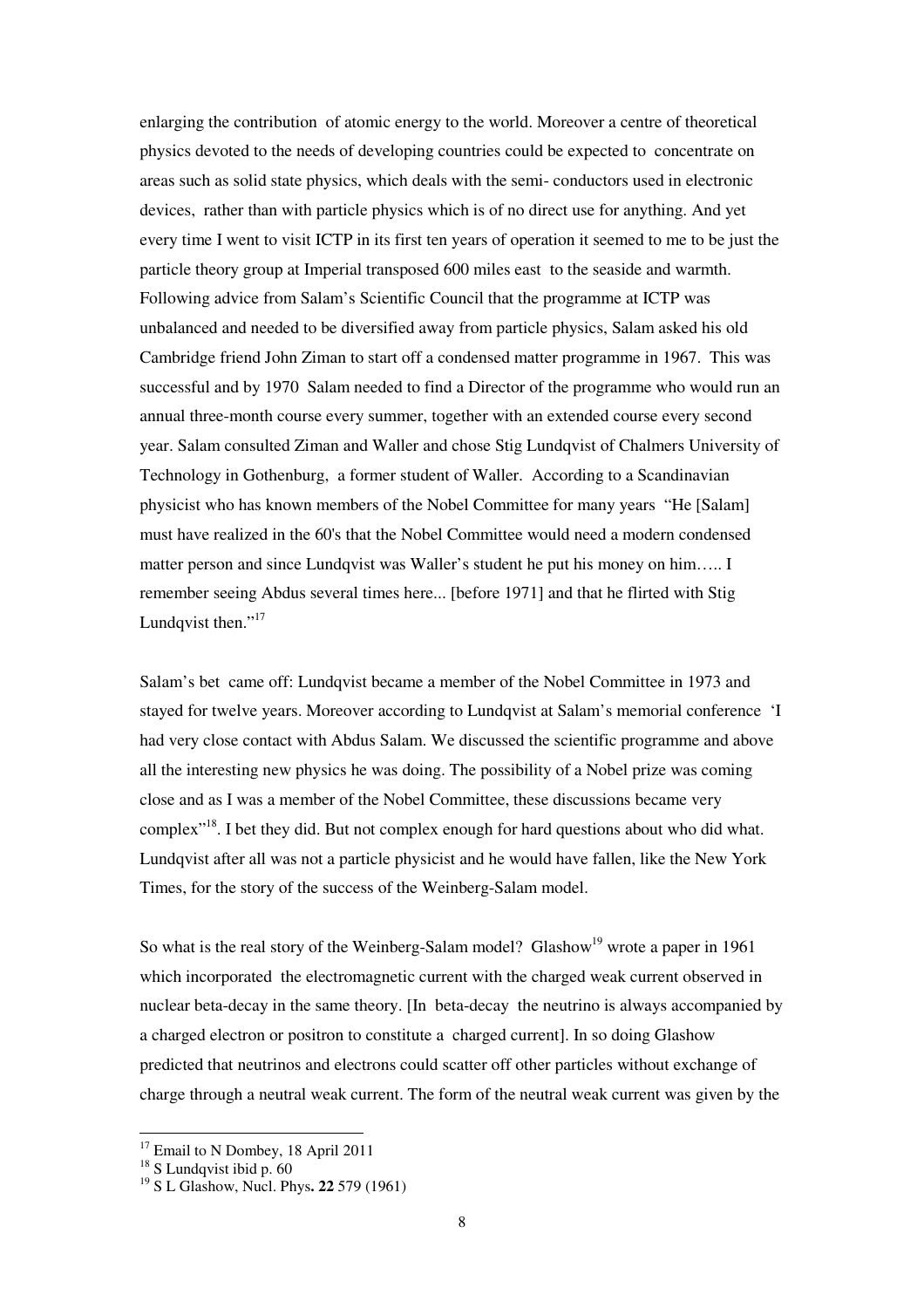theory—in particular it violated parity—but not its strength. In 1967 Weinberg<sup>20</sup> applied the Higgs mechanism [named after Peter Higgs of Edinburgh University] to the Glashow theory thereby predicting the mass of the Z-meson and so giving the strength of the neutral weak current. This allowed the prediction of the parity-violation in polarized electron scattering observed at Stanford twelve years later. Furthermore in principle the mechanism allowed the theory to be renormalisable; that is to say any calculation in the theory would be finite. This theory is what I and others called the Weinberg model.

Salam was perpetually sorry that his idea in a draft paper in 1956 suggesting that parity might be violated had not been published after criticism from senior colleagues. His approach to physics afterwards changed from rigorous to scattergun: he wrote (usually with collaborators) about a paper every month<sup>21</sup>. It was always possible that one might turn out to be right. Even in his letter rebuking me for not using the term Weinberg-Salam, he enclosed a new preprint describing another alternative theory which, like Bailin and mine, sank without trace. Nor did he worry that other people may have had the same idea. In 1964 he and Ward<sup>22</sup> wrote a paper on electromagnetic and weak interactions which should not have been accepted for publication because it just repeated Glashow's work of 1961.

Salam gave a graduate course at Imperial College most years and in autumn 1967 the course focused on the theory of electromagnetic and weak interactions and the possible application of the Higgs mechanism to the theory. No written record of the course exists although at least one participant remembers  $it^{23}$ . Salam did not submit an article on the application of the Higgs mechanism to electroweak theory for publication in a peer-reviewed journal. But around that time he was asked to be a member of the Advisory Committee for a Symposium to be held in Gothenberg in May 1968 on particle theory, sponsored by the Nobel Foundation. By 1968 there was no way that Salam could publish his lecture in a recognised peer-reviewed journal since Weinberg's paper had already been published, so Salam took the opportunity to give a lecture at the Symposium which claimed to be his lecture at Imperial the previous autumn. The proceedings of the Nobel Symposium were published as an expensive monograph<sup> $24$ </sup> with circulation limited to a few specialist libraries. Hardly any of the more than 1500 of physicists who have cited Salam 1968 in their papers have read the paper. It is

<sup>20</sup> S Weinberg, Phys Rev Lett **19** 1264 (1967)

<sup>&</sup>lt;sup>21</sup> For a complete list of Salam's papers see the bibliography attached to Reference 8

<sup>22</sup> A Salam and J C Ward, Phys Lett **13** 168 (1964)

<sup>&</sup>lt;sup>23</sup> Bob Delbourgo has confirmed to me that he was present at the course.

<sup>&</sup>lt;sup>24</sup> Elementary Particle Theory: Relativistic Groups and Analyticity (Ed. Nils Svartholm), Almqvist & Wiksell, Stockholm 1968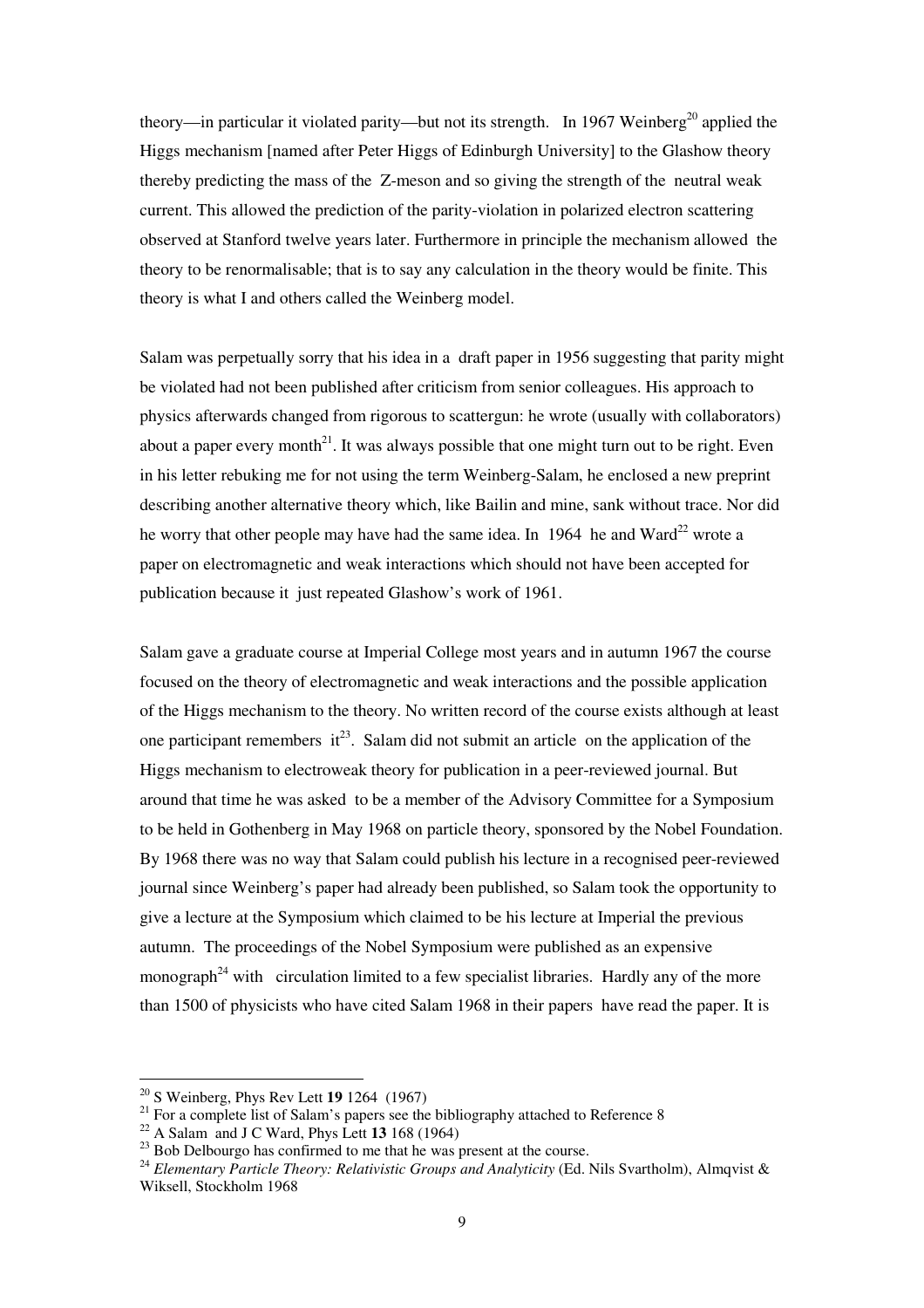still difficult to find although a  $copy^{25}$  is now available on the internet. As is clear from Salam's letter to me, any deviation from the name Weinberg-Salam would bring a rebuke from Salam, and since most physicists hadn't read the 1968 paper, the name Salam-Weinberg won general acceptance especially after Ben Lee apologised to Salam following such a rebuke<sup>26</sup>. Waller and four other current or future members of the Nobel Committee were present at the Symposium<sup>27</sup> to hear Salam's version of who did what. Glashow does not get a mention. More to the point, Murray Gell-Mann who gave the concluding talk (and who knew exactly who did what) doesn't refer to Salam's contribution in his Summary of the Symposium $^{28}$ !

Suppose Salam did give a lecture in autumn 1967 saying what he then published in the Nobel Symposium. It still was not the same as Weinberg's paper because the relative strength of the neutral and charged weak currents had not been calculated. So a calculation based on Salam's paper could not have predicted the result of the experiment at Stanford in 1979. Nor did Salam himself consider that his Gothenburg lecture broke new ground. On  $1<sup>st</sup>$  October 1969 he wrote to Ivar Waller who then was the most senior member of the Nobel Committee 'In accordance with your wish, I am setting down my contributions to neutrino and weak interaction physics<sup> $29$ </sup>. Salam then described his 1957 paper showing that a zero mass neutrino would naturally lead to a theory of beta-decay in which parity was violated. This was a nice result but not exceptional; the Soviet physicist Lev Landau<sup>30</sup> published a more general formulation within two months of Salam, and Feynman and Gell-Mann<sup>31</sup> had worked out a much more detailed theory of weak interactions within a year. The letter to Waller contained four and a half pages. It focuses almost exclusively on his 1957 paper and its extension by others. He only has two lines devoted to what is now called the Weinberg-Salam model namely 'With Ward I was the author in 1963 of a gauge theory of weak interactionsabout which I spoke at the Nobel Symposium in Gothenburg in 1968. [The paper<sup>22</sup> with Ward was the paper which repeated Glashow's work]. The chief characteristic of this is the natural appearance of neutral currents, which as you are aware, are now stirring again' [That is true but it was Glashow<sup>19</sup> who first predicted neutral currents]. So less than 18 months after the Gothenburg lecture, Salam hardly mentions it in his privileged letter to the senior member of the Nobel Committee in which he wrote down his most important physics contributions.

<sup>&</sup>lt;sup>25</sup> http://ebooks.worldscinet.com/ISBN/9789812795915/preserved-docs/9789812795915\_0034.pdf

<sup>&</sup>lt;sup>26</sup> Letter from AS to B W Lee, 15 June 1972, A85 Salam Archive

 $27$  Reference 24, List of participants, pps 10-12

 $28$  Reference 24, p.387

 $^{29}$  Letter from AS to I Waller, 1 October 1969, A79 Salam Archive

<sup>30</sup> L Landau Nucl Phys **3** 127 (1957)

 $31$  R P Feynman and M Gell-Mann, Phys. Rev. 109 193 (1958)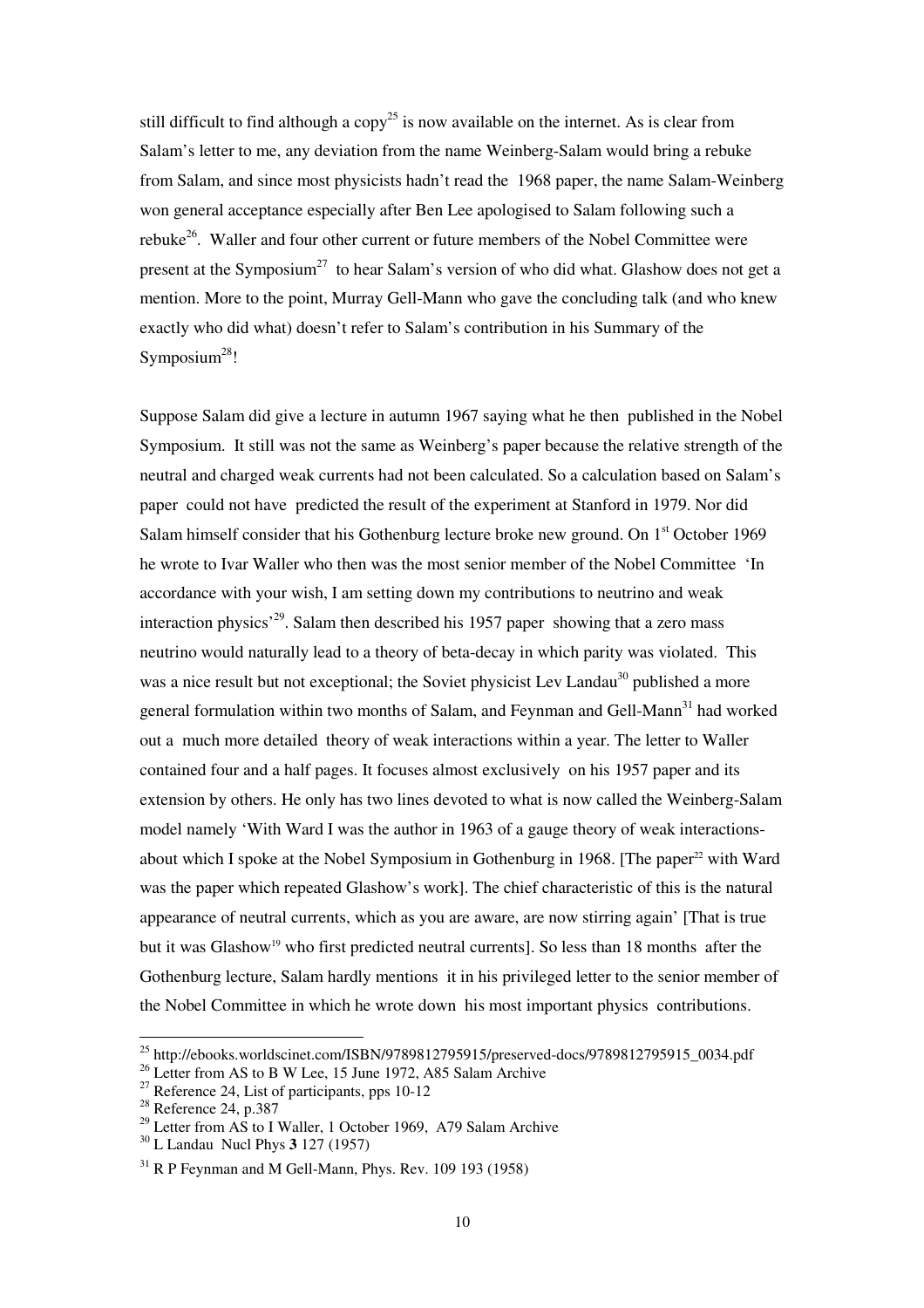From 1971 onwards Dirac nominated Salam for the Prize<sup>32</sup>. Salam wrote a supporting letter on his own behalf and passed it to Paul Matthews to send on to the Nobel Committee<sup>33</sup>. The index to Salam's papers reads "A81 Manuscript draft letter to P.T.Matthews composed by Salam in support of his own possible Nobel candidacy [1971]. Matthews dutifully sent it off on his own notepaper. Each year a new Matthews letter drafted by Salam was sent to a senior member of the Nobel Committee. Waller left the Committee in 1972 so the letter was modified and addressed to Bengt Edlen<sup>34</sup>. Edlen left in 1976 when Hulthen became Chairman. Salam then instructs Matthews 'I think the same letter could go to Hulthen and I now feel you should send it. In your letter you can enclose …my letter to Waller'. Salam concludes 'So let us trust to God and send the stuff<sup>35</sup>.

Then there was the awkward matter of the date of Salam's contribution to the Gothenburg Symposium being 1968 whereas Weinberg published in 1967. Matthews to the rescue again<sup>36</sup>: the index reads "Copy of a letter in which P T Matthews confirms that he heard Salam describe the unified gauge theory of weak interactions in a lecture in 1967 written in support of Salam's Nobel Prize candidacy". But Matthews' letter gives no detail of what was in that lecture. So the prize was awarded on the basis of a non-peer-reviewed publication which quotes an unpublished lecture. Yet the name Weinberg-Salam model stuck because almost everyone used it. Weinberg was happy with the name Weinberg-Salam: he knew that he could only benefit from association with Salam. Glashow in fact was nearly excluded but Gell-Mann informed the Nobel Committee of his contribution just in time<sup>37</sup>.

Salam's prayers were answered on October 15 1979.

 $32$  Letter from P Dirac to Nobel Committee for Physics, 16 Dec. 1970, A82 also A83, A91, A94 Salam Archive

<sup>&</sup>lt;sup>33</sup> A81 Salam Archive

<sup>&</sup>lt;sup>34</sup> Memo from AS to P T Matthews, undated presumably 1973, Salam Archive

<sup>&</sup>lt;sup>35</sup> Memo from AS to P T Matthews, undated presumably 1976, Salam Archive

<sup>&</sup>lt;sup>36</sup> Letter from P T Matthews to I Waller, 27 July 1976 A 98 Salam Archive

<sup>&</sup>lt;sup>37</sup> Email from S Glashow to N Dombey, 14 April 2011